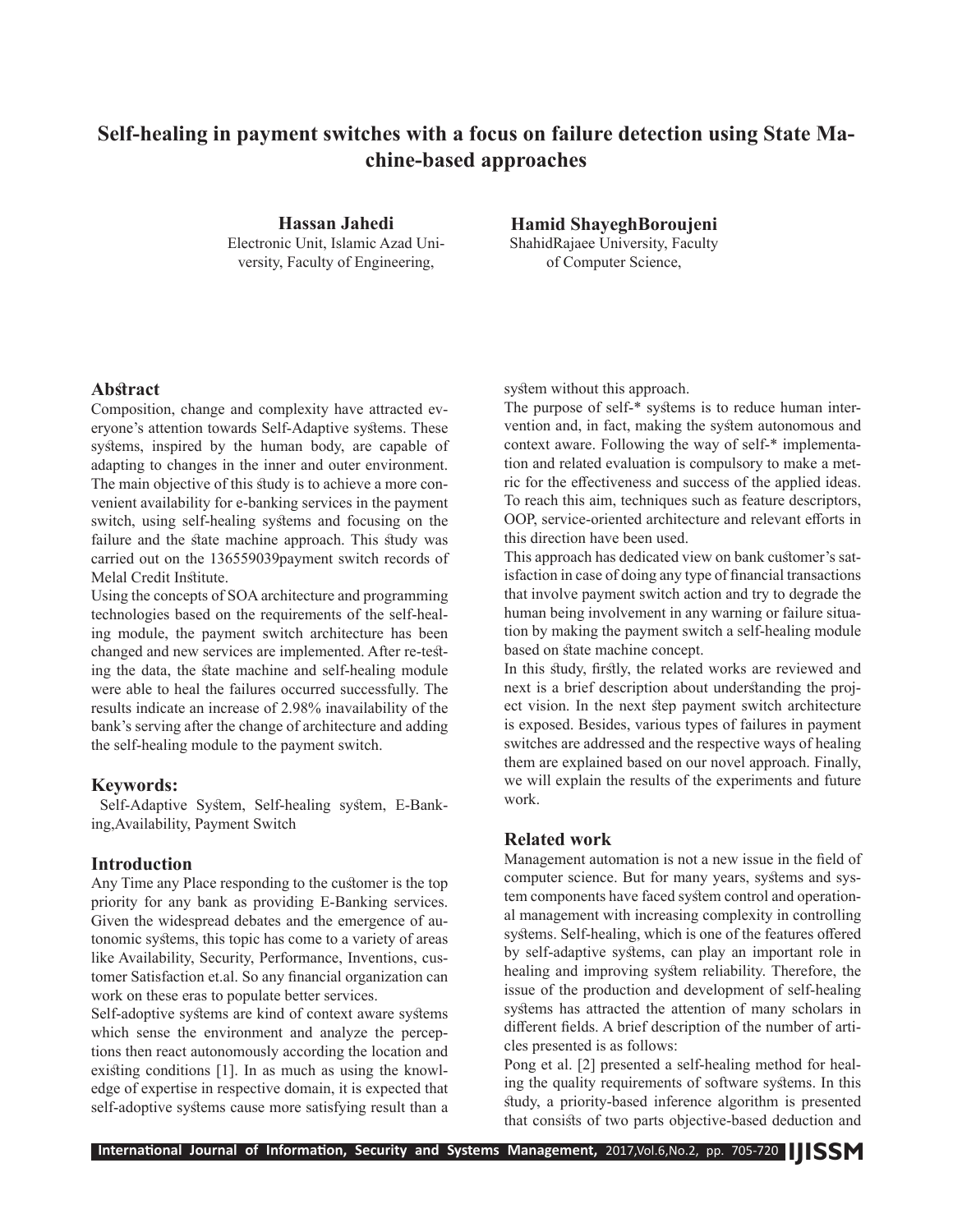the feedback control theory.

Stoicescuet al. [3] examined the failure-detection approach and architecture based on the interpretation of object-oriented programming, and, by combining aspect-oriented programmingand artificial intelligence and machine learning methods, and its analysis, they believed that they were detecting and healing a lot of failures.

FazilHanif et al. [4] reviewed the self-healing frameworks in distributed systems in 2013. The logical factors in which the system operates is done in it, are controlled in the first layer. Feeding factors are considered as the second layer. It uses the FLISR module to achieve its own goal, which is itself self-healing. Based on the simulation results, this module has been very effective in reducing the error rate.

In 2014, Schiffer et al. [5] has presented self-healing fuel pumps mapped in memory based on finite state machines. His approach is based on the transformation of the traditional achievements of hardware design into the general framework and search of tables. Instead of relying on custom hardware reduction strategies, such as triple modular redundancy, an approach based on the data error recognition and correction codesis preferred. The logic of memory mapping is one of the self-healing capabilities that can be used in a wide range of finite-state machines and has illustratedits method using FPC and (LUT) fuel pump plan mapping.

## **Understanding the project site**

Transparency of issues, goals and resources is one of the things that should be taken into account in this section and will be identified by knowing the scope of the problem. Self-healing in medical science is a term associated with the process of recycling, which is driven by the patient's own motivation and guidance, and sometimes driven only by instinct.

Self-healing is a mechanism that identifies and heals the issues related to performance and services provided by the electronic system. In somecomponent-oriented systemsand single services, it's usually easy to test and analyze the system, but complex systems are involved in unpredictable issues that lead to problems that are difficult to troubleshoot and heal. Self-healing mechanisms focus on discovering and overcoming these issues. As a result, self- healing is a feature of IT systems that enables such systems to recognize themselves and react to errors so that after an error or failure, the operating state is satisfactorily restored; therefore, the first step is to detect failure points and the way to deal with them.In this study, we have tried to make a good sampling of existing data. For this purpose, from 15th Oct 2015 to 12th Jul 2017, the transactions registered at the Melal Credit Institute, which corresponds to 14737917 card, have been selected.

The total number of transactions registered at this time is 136559039. An almost two-year timeframe for testing and testing has been considered to provide more reliable results from experiments. Frequency of transactions of the institution is based on the response codes received in Table 1. According to this table, the response code "00" has the highest percentage with the rate of 91.570. Due to the attention of this study on the systemic errors, most of the codes expressed in Table 2 are emphasized.

The degree of success and failure of transactions based on a variety of business and system failures is stated in Table 3. As can be seen in this table, business failures from system failures have devoted more share to themselves. The amount of successful transactions is equal to 91.85% of total transactions and the amount of unsuccessful transactions is equal to 8.15% of total transactions.

Commercial errors are failures that are created by customers and the bank is not responsible for these failures [6]. For example, customers who do not enter their passwords correctly or those who try to transfer funds above the permissible limits, so healing commercial errors requires the provision of e-banking training to bank customers, which is not in line with the objectives of this study.

#### **Payment switch architecture**

It is important to identify systems, standards, modules, and the relationships between them in order to diagnose failures. The Melal Credit Institute Payment Switch to connect with the Interbank Information Exchange Network uses ISO8583 Version 1987 and uses the RMI communication protocol to communicate with other internal services. Overview of the payment switch and its associated services before applying the self-healing module[7] is shown in Fig 1 and the primary and internal architecture of the payment switch is shown in Fig2.

In this architecture, there are four layers that each layer has its own tasks. Accepting and export transaction calls are located in the first layer. This layer is based on ISO8583 standard. The task of this layer is to receive customer requests. After receiving the requests, the accuracy of the request and its security issues are reviewed.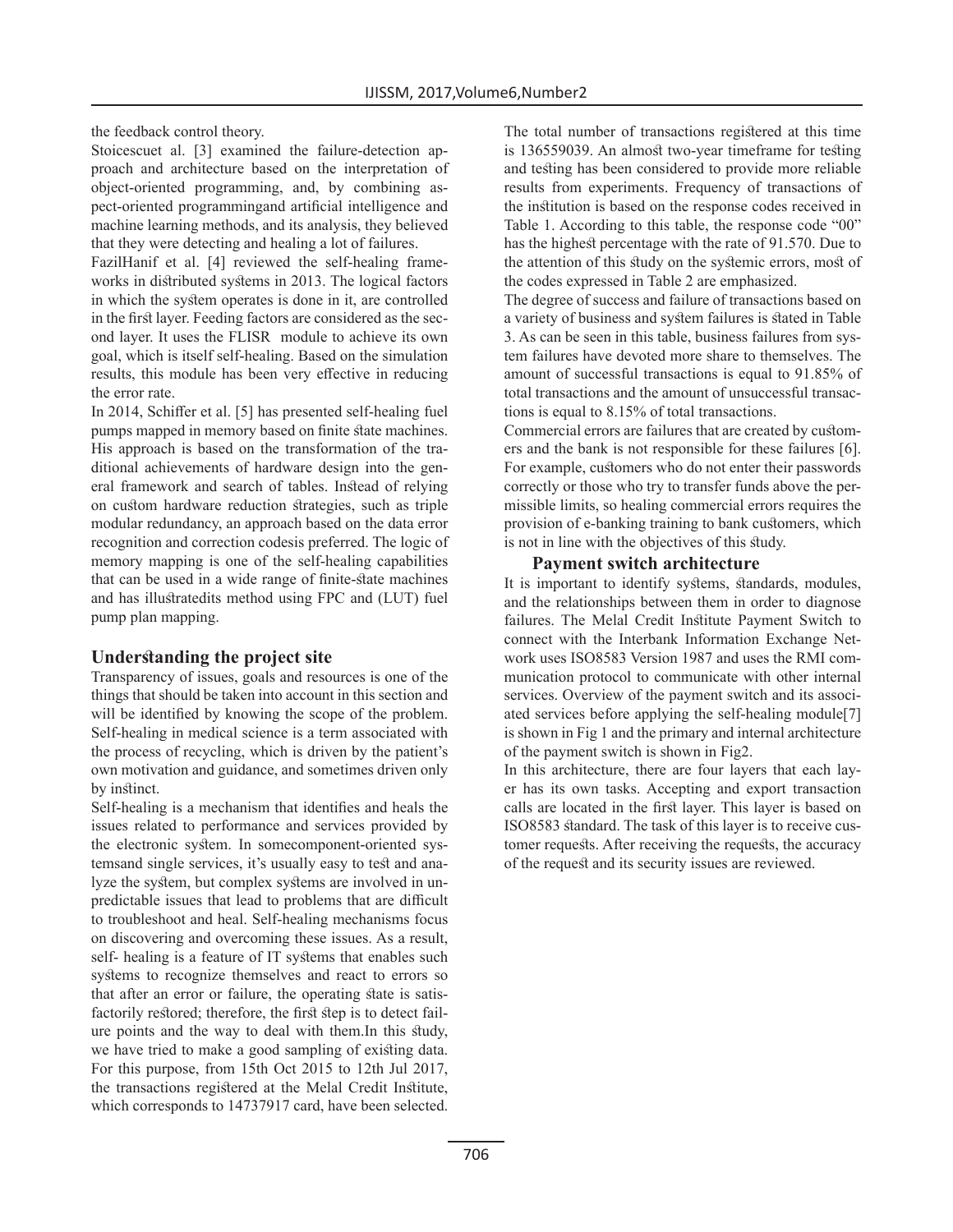| Response Code | Number       | Ratio to Total% | Description            |
|---------------|--------------|-----------------|------------------------|
| $00\,$        | 125, 047 395 | 91.570          | Successful transaction |
| $02\,$        | 379, 991     | 0.278           | System error           |
| 06            | 177, 129     | 0.130           | System error           |
| 09            | 304, 223     | 0.223           | System error           |
| 12            | 289, 583     | 0.212           | System error           |
| 25            | 425,760      | 0.312           | System error           |
| 30            | 11,989       | 0.009           | System error           |
| 31            | 2,794        | 0.002           | Commercial error       |
| 34            | 166, 319     | 0.122           | Commercial error       |
| 68            | 1 631 402    | 1.195           | System error           |
| 77            | 50,930       | 0.037           | System error           |
| $80\,$        | 40, 219      | 0.029           | Commercial error       |
| 84            | 742, 227     | 0.544           | System error           |
| 90            | 99, 207      | 0.073           | System error           |
| 91            | 447, 428     | 0.328           | System error           |
| 93            | 479, 370     | 0.351           | System error           |
| 94            | 1,186        | 0.001           | System error           |
| 96            | 12, 422      | 0.009           | System error           |
| The other     | 6,249,465    | 4,576           | Commercial error       |

## **Table 1.The frequency of response codes in the time period from 15th Oct 2015 to 12th Jul 2017**

**Table 2. Status of payment switch transactions in the time periodfrom15th Oct 2015 to 12th Jul 2017**

| <b>Transaction Status</b>          |  | Frequency     | Percent |
|------------------------------------|--|---------------|---------|
| Successful transaction             |  | 125, 427, 386 | 91.85   |
| Unsuccessful transaction<br>System |  | 4, 672, 856   | 3.42    |
| Commercial                         |  | 6, 458, 797   | 4.73    |
| Total                              |  | 136, 559, 039 | 100.00  |



**Fig 1. Overview of the payment switch and its associated services before applying the self-healing component**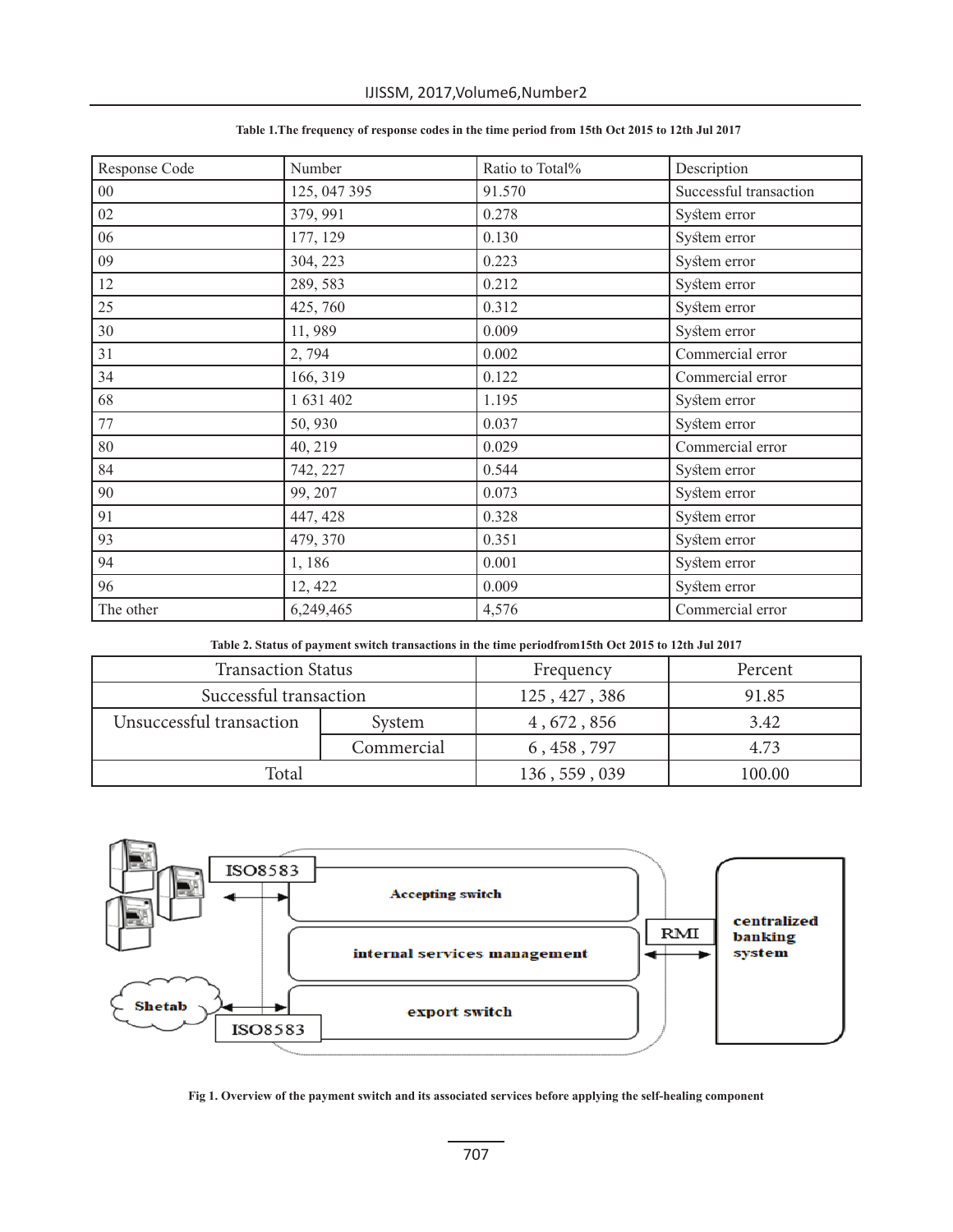If all of the controls in this section are verified, then the client request is sent as a transaction to the second layer that manages transaction and issuer transactions. This layer will call each transaction based on the desired service transaction type ID.The third layer is responsible for transactions received transactions into the language of the destination services.On the contrary, it is true too. That is, if the transaction response is received from the servers, those responses will be translated into the transaction requester language. After the transaction is translated, the transaction will be requested from the servers' management layer. At this stage, the fourth layer should specify the server depending on the service type, and send the desired request from the server, and communication with the servers is based on the RMI standard. The layers must all wait to receive the response from the layers of the requester, and, after receiving the response, perform their duties to send response to the upstream layers.





The first, second, and fourth layers are highly sensitive due to the focus of requests and transactions, and based on the knowledge of the expert person is more likely to occur in these layers, so failure management for these layers should be considered.

## **Features**

Today, one of the most important features of any software system is qualitative features [6]. With the advances made and the development of various tools for software production, the development of software that meets the needs of the customers is easy and fast. At present, the difference between two applications is determined by the ability of software to meet the expected qualitative features [8]. In this research, the goals of "availability" and "Quality of Service" are considered.

Availability: Availability is defined as the ability of users to access information and services from each terminal, which is dependent on many criteria [6]. These criteria include the content, hardware, software format and user settings; adequate and reliable connections; environmental conditions and capabilities and disadvantages for users.

## **Quality of Service:**

 There are several quality models for the system. One of the most relevant ones is presented in [9], which categorizes quality in an organized set of main and secondary features as follows.

 Efficiency: Suitability (appropriateness), accuracy, interoperability, acceptance, security

Reliability: complete, recyclable, fault tolerance

Usability: learnable, ready-to-use, operational

 Productivity (Performance): Time Performance, Source Performance

 Ability to heal (maintainability): Sustainability, Analytic, Modifiable, Testable

 Transferability: customizable, interchangeable, adaptive If a system has quality of service conditions, can achieve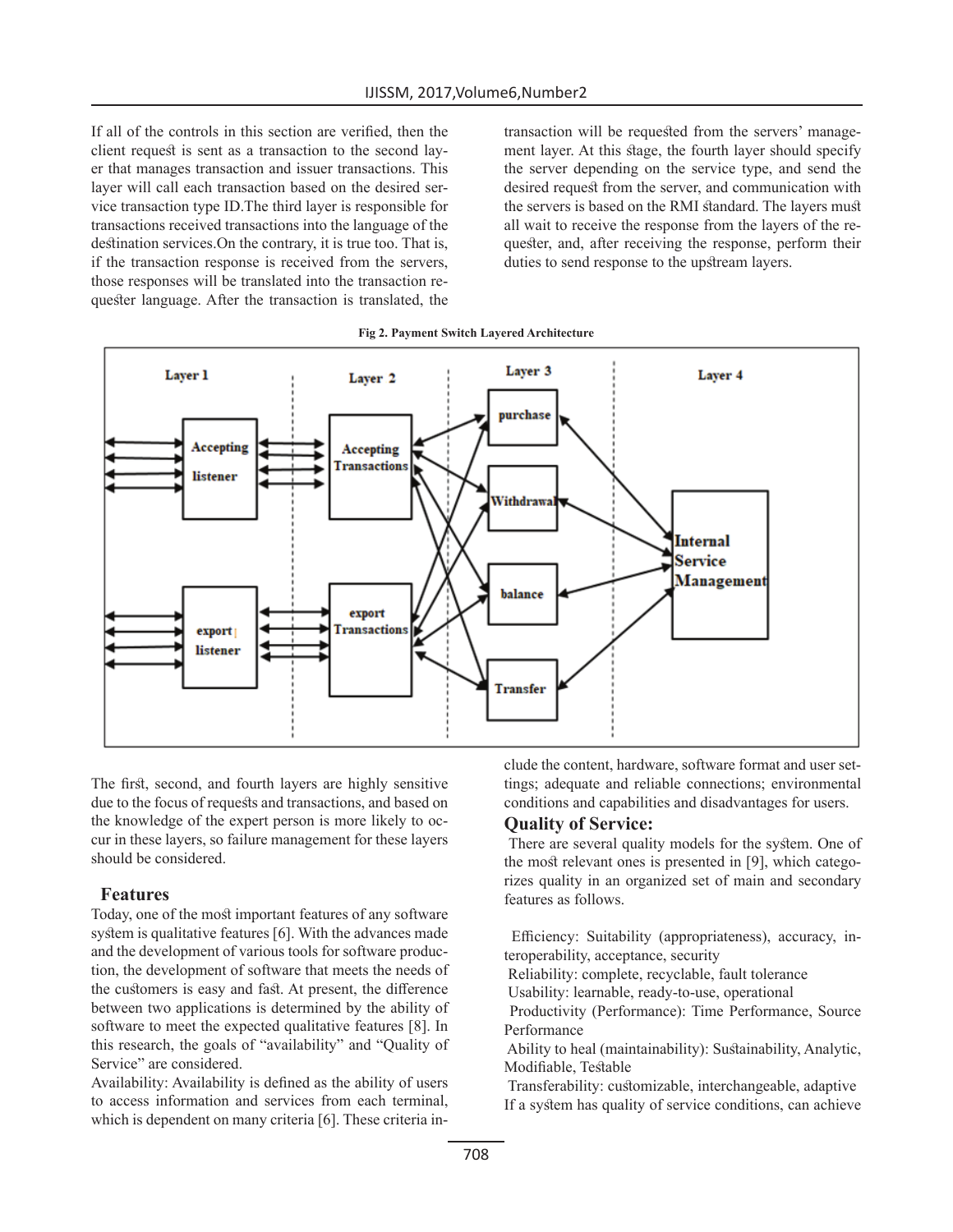maximize customer satisfaction; therefore, the main motivation is to provide more profits to customers satisfied [6]. This action is evident in the customer satisfaction chain reaction in Fig 3.



**Relationship with qualitative features:** Self-adoptive **Fig 3. Customer Satisfaction and Bank Profit Cycle**

features are related to the quality features of the software. Relationshipshave been created between these features and qualitative features that help to better define self-adaptive features and to use knowledge of features, metrics and qualitative needs in the development of self-adaptive software [10].

Self-configuration affects several qualities such as maintenance, performance, portability and reuse. Self-optimization has an efficient relationship with performance, as well as the affects performance of the code. Self-protection is also associated with reliability and performance [6].

## **Failure Types in the Payment Switch**

Today, customer judgment in banking affairs is based on the ability of the bank to help solve customer problems and development of its financial affairs. Therefore, in order to reduce the failure and increase the trust of customers, it should identify the bank vulnerabilities. In general, failures can be classified into commercial failures, human failures, and system failures [11, 12]. Various failure patterns are shown in Fig 4. Due to this categorization, the failures that the bank is responsible for and has caused, are divided into two categories: commercial failure and system failure [12].

 Commercial failure: failures that occur due to users' errors or trading restrictions on transactionsare termed a commercial failure. These errors are based on ISO-8583 standards [6, 12].

 System failure: Some failures that occur in a network infrastructure, switches, centralized connectivity, or connection to other channels, including acceleration (Inter-bank communication network in Iran) and interface switches, are termed a System failure [6, 12].

Note that the knowledge of customers in the field of e-banking in developed countries is more than in developing countries, so the frequency of commercial failures is greater than system failures [6].

Availability is defined as the rate of service time to total time [2]. This is expressed in Equation 1; therefore, availability is a necessary condition for confirmation of failure.

$$
A_svc=T(svc)/(T(svc)+T(un_svc))
$$
 (1)

For example, Inter-bank non-servicing is not a matter of being out of service; therefore, if switches availability are more, the given statistics are more valid in terms of switches. Availability is calculated based on export, accepting indicators, and domestic transactions.

The purpose of this study is to increase availability by reducing the failure of services. These failures are identified by the experts and the table of its different states is expressed. The place of failure in system failures is one of the most important principles of coping or healing failures. Some of these points have been introduced in the introduction of the switch and the centralized banking system. After identifying these discovered failures, and based on the states created, a suitable solution for each error will be identified. After the restored components are tested and their operational health is assured, they are returned to the system cycle. Table 4 is the result of the success and failure of the company's transactions during the period of October 7, 2015 toJuly 12, 2017, which includes the frequency and percentage of unsuccessful transactions.

Table 3 shows that only 8.15% of transactions resulted in errors in services, some of which may be a failure. Approximately 3.42% of these transactions have system errors in which specific goals are pursued in these areas because these failures are noticeable and the purpose of this study is first to eliminate errors that may lead to failure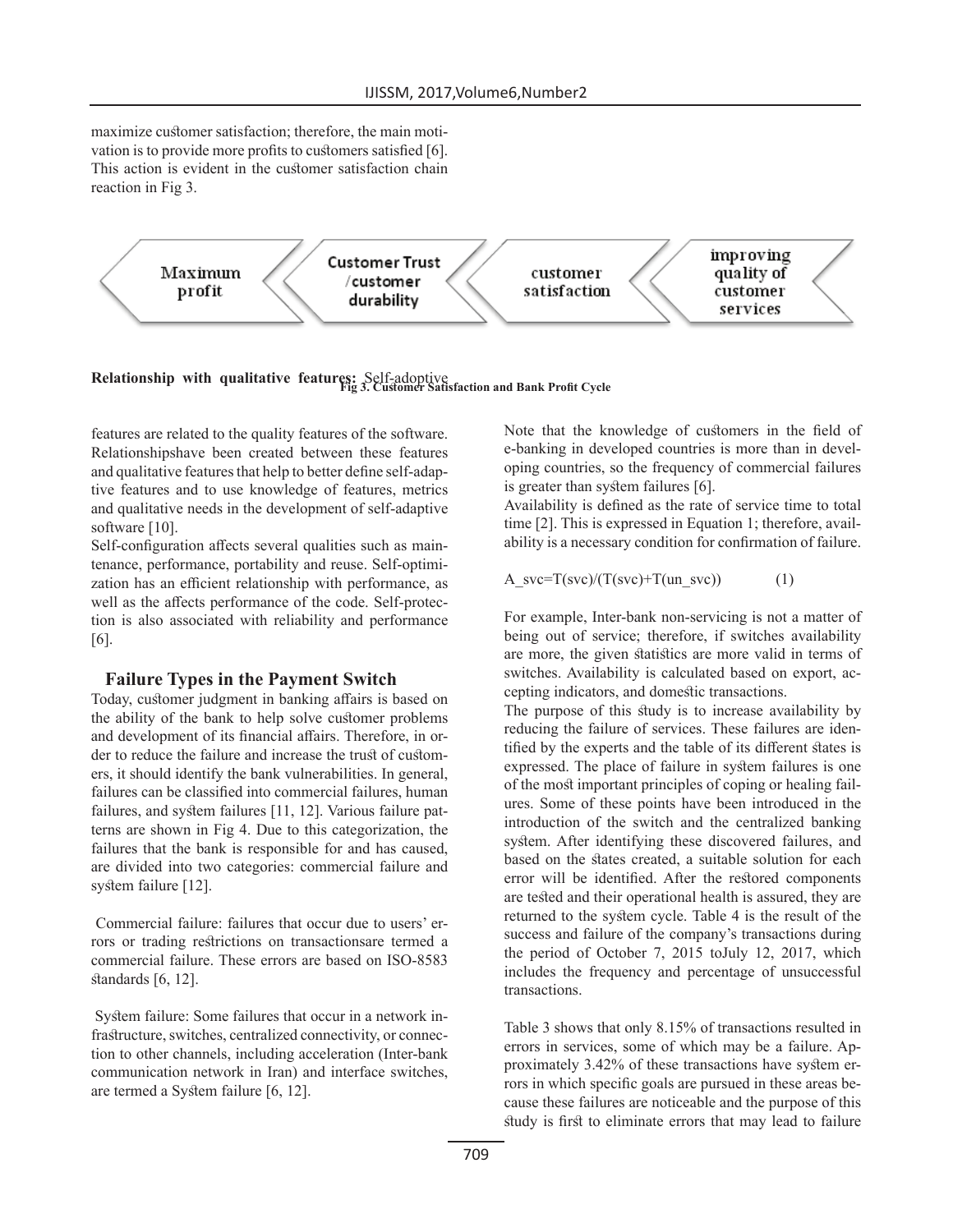within the bank and sources and transactions management at the time of the crisis of other banks; therefore, using Table 3 and expert knowledge, the table of failure and determining the state of collision and eliminating failure have been prepared. Table 4 shows solutions to deal with the failures provided.



**Fig 4. Failure classification in banking systems**

| Table 3. The success and failure transactions based on failure |  |  |
|----------------------------------------------------------------|--|--|
|----------------------------------------------------------------|--|--|

| Types of transactions                           | Total percentage | Frequency    | The rate of error to total errors $\%$ |
|-------------------------------------------------|------------------|--------------|----------------------------------------|
| Successful transactions                         | 91.85            | 125,427,386  | $\overline{\phantom{0}}$               |
| Failed transactions                             | 8.15             | 11, 131, 653 |                                        |
| Failed commercial failure- 4.73<br>transactions |                  | 6,458,797    | 58.02                                  |
| Failed system failuretransac- 3.42<br>tions     |                  | 4,672,856    | 41.98                                  |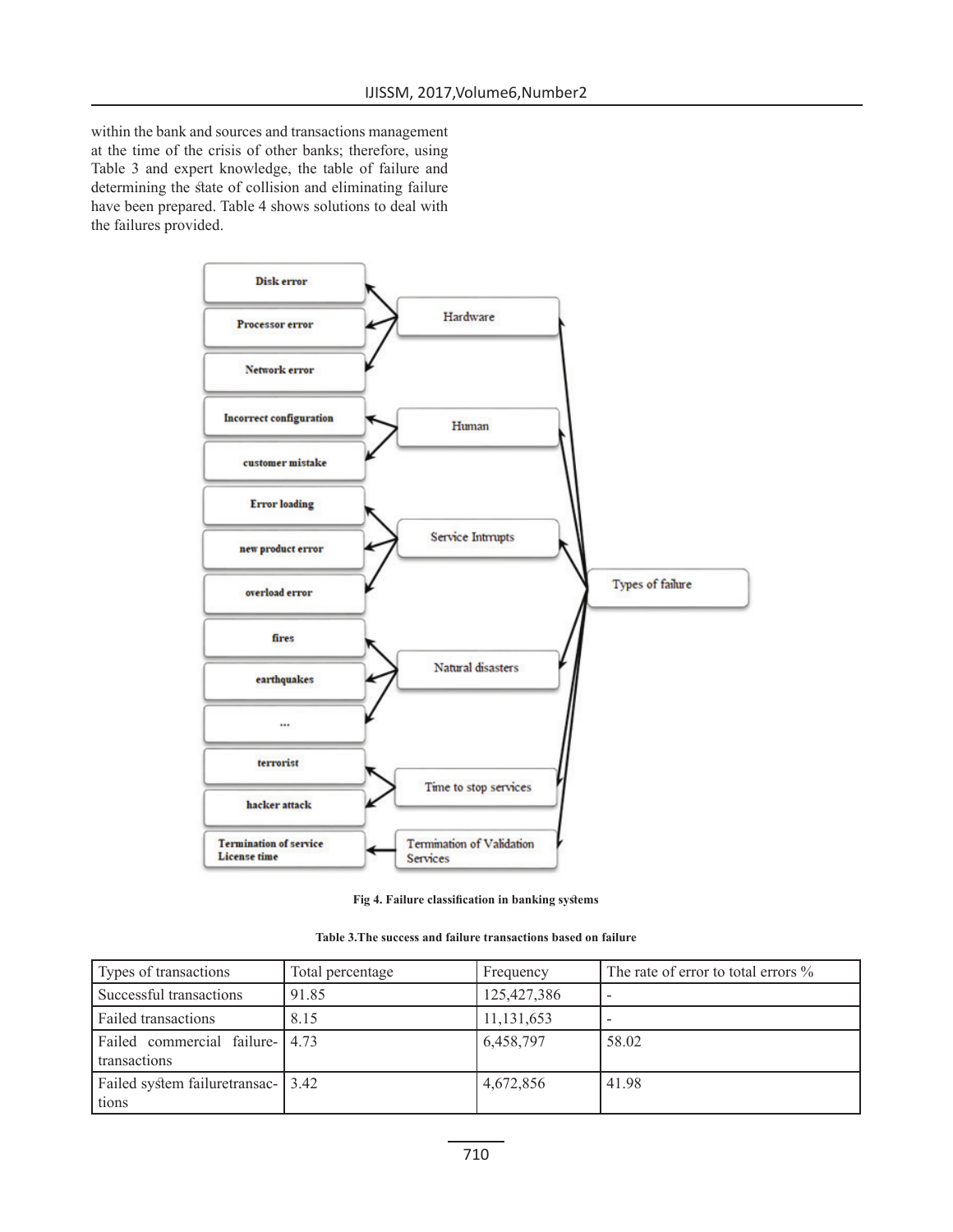In the next section, the proposed model and the way to deal with this responses code will be expressed.

# **The Proposed model (Experimental)**

When a system uses a self-healing cycle, the service-oriented architecture has the best feedback between current architectures, Because each system sector is considered as a service, therefore error management and detection are easier than other architectures, such as component-based architecture, or Aspect Oriented Architecture [13], but the electronic banking model is more than half of the Iranian banks based on centralized banking, in which system components are managed centrally according to the importance of security [14]. The Melal credit Institution has used a service oriented architecture because of the use of new technologies and architecture, so in this article, the focus is on self-healing in a serviceoriented architecture. The other part that should be paid attention to the switch is the accepting switch and the problems that arise in this area [14]. This switch is especially important due to the connection to the acceleration switch. If one of theacceleration members faces a problem in their structure or switch and other banks do not manage their transactions, that bank can hardly escape the problem [7]. Due to frequent sending of the transactions, there is no way to heal or fix the problem. Only if thetransactions will beblocked or reduced by acceleration center, the healing will be possible [7].

Therefore, in this section, two objectives of managing export transactions during an error and managing accepting transactions are acceptable for other banks at the time of the existence of the problem. Fig 5 shows the design pattern for self-healing in the Melal Credit Institution Switch System.

In this model, we have tried to create acoordinator layer to call for a variety of services, manage the services in the internal services sector and have a better management of the self-healing process. This middle layer allows the switch to use the equivalent services and even modify or select other servers. For example, it can be noted that if the bill payment service is not properly accountable, the self-healing component, based on the status table, can receive this service from alternative servers that are already defined for the system.

The model and architecture of the switch must be modified in order to accommodate the self-healing and the mechanisms that are needed in this regard; therefore, using the capabilities of the science of programming, we tried to make and implement these mechanisms. In the first step, in order to change the architecture, equipping switching with more reliable services and decentralizing critical points and using healable solutions can be mentioned. The following section describes each of them. Fig. 6 illustrates the model designed for the switch.

Payment switches have internal processes for managing factors such as settlement, end-of-day operations, and management of reversal queues [6]. When there is a problem with the switch, the healing operations can't be done due to the lack of availability as offline, and must be performed at runtime. Because the healing operations itself also increases the internal processing of the switch. In the first step, internal processing should be reduced to the extent possible. For this, the "Spring" framework has been used as anarchitecture context management framework.

| Response code | Error descriptions                                               | Solutions for healing                                                                 |
|---------------|------------------------------------------------------------------|---------------------------------------------------------------------------------------|
| 93            | Failure to receive customer information from the<br>database     | No connection to the database. Restarting the data-<br>base and connecting with it    |
| 96            | Failure to receive information from the banking<br>service layer | Restarting banking service and request a reconsider-<br>ation of the previous request |
| 96            | Failure to send information to the bank service                  | Reducing system load and changing the server                                          |
| 91            | Failure to receive information from the bill service             | Restarting banking service and request a reconsider-<br>ation of the previous request |
| 91            | Failure to send information to the bill service                  | Reducing system load and changing the server                                          |
| 06            | System error in the service                                      | Reduce system load and change the server                                              |
| 84            | Failure to communicate with the service                          | Changing the server                                                                   |
| 25            | Not receiving the transaction principle                          | Restarting the wiretappingservices                                                    |
| 30            | The format of the data sent is incorrect                         | Rebooting the service and informing                                                   |
| 68            | No response                                                      | Rebooting the wiretappingservices                                                     |

**Table 4. An example of failure and healing**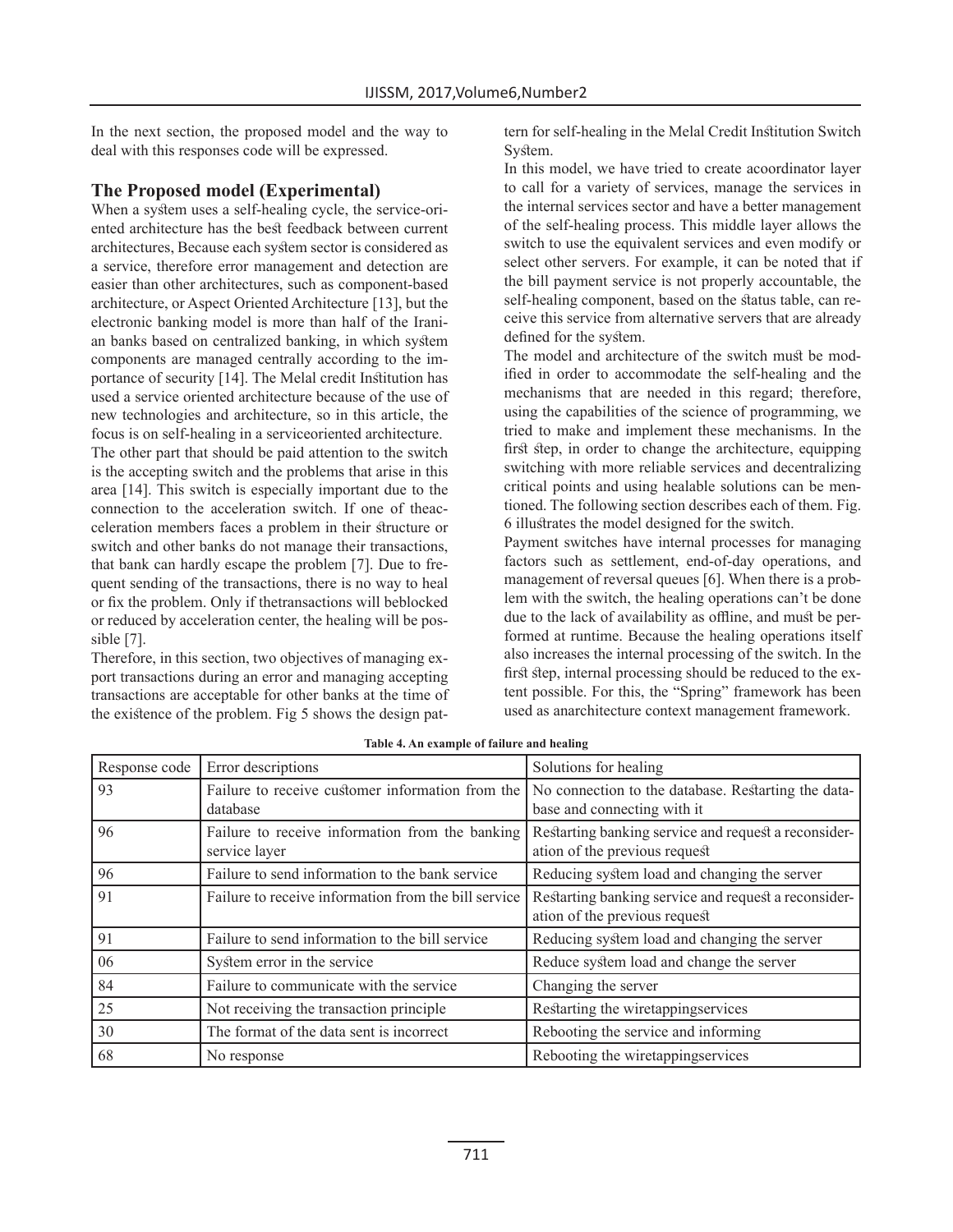

**Fig5. Overview of the payment switch after adding the self-healing module**



**Fig6. Modeling the modules and services available on the payment switch**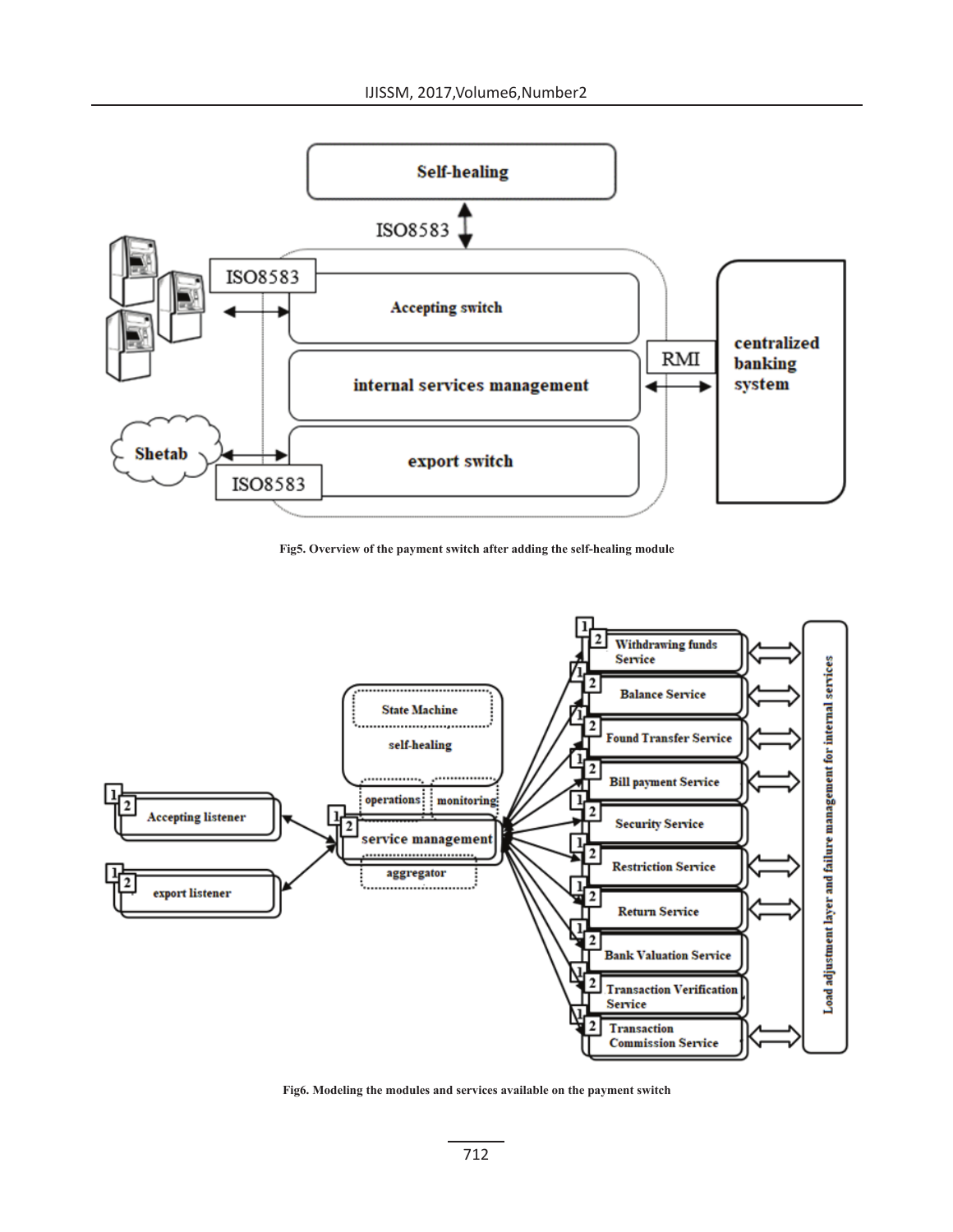One of the most important features of this framework is the management of modules and the dependency between them by XML files [15]. This makes it easy for modules to be managed, and it does not allow the programmer to write additional code [15].

The proposed model uses different design patterns, which are used in the component of the "Service Management", state and factory design pattern. Each of the services used in this model has a restart feature and the self-healing component can reboot it if it detects a failure. Another feature of these services is the status feature that shows the current state of each service.

Each service has a backup service to replace the original service according to the decision of self-healing when the original service faces with problem. The reason for the presence of numbers 1 and 2 on the services with this shows this capability. The status of each service will change depending on its current status. The status of each service has "Service" and "out of service" values. In case of outsourcing of any of the services, the backup service will be activated and the original service will be provided in order to heal to the self-healing component.

The process and the accepting transaction cycle is such that when the transaction request is in this mode, the accepting mode, the transaction is received by the relevant listener service and will be redirected to the "service management" central service. If the message passes successfully the security issues, the service will be specified based on the characteristics of the Message type identifier and the process code. Once the service is specified, the turn will be validated by the bank and then the message will be validated. If all these parts are valid, the service will be called up.

In the provided model, the service layer is individually linked to the bank's internal services. If an aggregator component is called from the management service to complete the process, communication or forwarding to acceleration is required. After this, transaction will be sent to the acceleration. The steps for receiving and completing the response will return and send the respond to the requester.

The graphic sample of this process for the balance transaction is shown in Fig.7. Each step is indicated by numbers, respectively. The steps below are explained below.

 Getting the requested transaction and checking the transaction template

Request relate totransaction security review requested

 Responding to security review request (security verification)

Request for review by the issuing bank

 Responding to a request for review by the issuing bank (verified(

Request for transaction type evaluation

Respond to request for transaction type evaluation

Balance request

Sending a transaction to the issuing bank

Receiving a response from the issuing bank

Responding Balance Service

 Application for registration of a transaction fee from the commission management service

 Application for registration of a fee accounting account Response to registration fee accounting fee

Service commission response

 Responding and sending the balance to the transaction requester.

Self-healing steps on the payment switch

Self-healing has different stages that can be personalized for use in the various concepts of each stage based on the purpose [14]. In this regard, the steps are described in the following statement.

Monitoring: Due to the desired architecture, there are various methods for collecting data for the discovery stage [2, 4, 16]. According to the problem model, the data is gathered from the system and are introduced and then used based on which some criteria; for introducing the criteria, the system properties are determined first and stored in a database called Feature. Then, based on the system requirements and expert knowledge of the individual, the criteria for the detection will be determined and will be considered as system criteria. To use these criteria in the system, it is necessary to define a multi-protocol benchmark. One of these protocols is expressed in Equation 2 and its values are expressed in Equation 3.

{M|M∈Metrics AND ∃ A∈Attributes AND  $\Box$ C $\Box$ Conditions:(A:C)} {p|p∈Protocols AND ∃ M∈Metrics AND  $\Box$  sc $\Box$  sys $\Box$  svc:(m, {sc})} (2)

Attributes:  $\{a_1, a_2, \ldots a_n\}$ Conditions: {c\_1,c\_2,...,c\_m } Metrics: {M\_1: {a\_1:c\_1;a\_2:c\_2;a\_3:c\_3 },…, M 1: $\{a\,2:c\,6;a\, (n-4):c\,4;a\,n:c\,9\}\}$  $\square$ Sys□ svc:{ $\square$ sc $\square$  1, $\square$ sc $\square$  2,..., $\square$ sc $\square$  k} (3)

c\_1,c\_2,…,c\_m are conditions that are assigned to some of the features and  $\square$ Sys $\square$  svcis a list of system services that the criteria should apply to them. Then the protocols are defined as follows:

Protocols:  $p_1$  (m\_1, { $\square$ sc $\square$ \_3, $\square$ sc $\square$ \_11, $\square$ sc $\square$ \_(k-1) } ), p\_2 (m\_4,{ $\square$ sc $\square$ \_1, $\square$ sc $\square$ \_8, $\square$ sc $\square$ \_k}),p\_2 (m\_(l-1),{}) (4)

For each protocol, if the system components are set to an empty value, it indicates that simple control conditions should apply to all components of the system. According to the banking system [12], the following elements can be mapped to the following.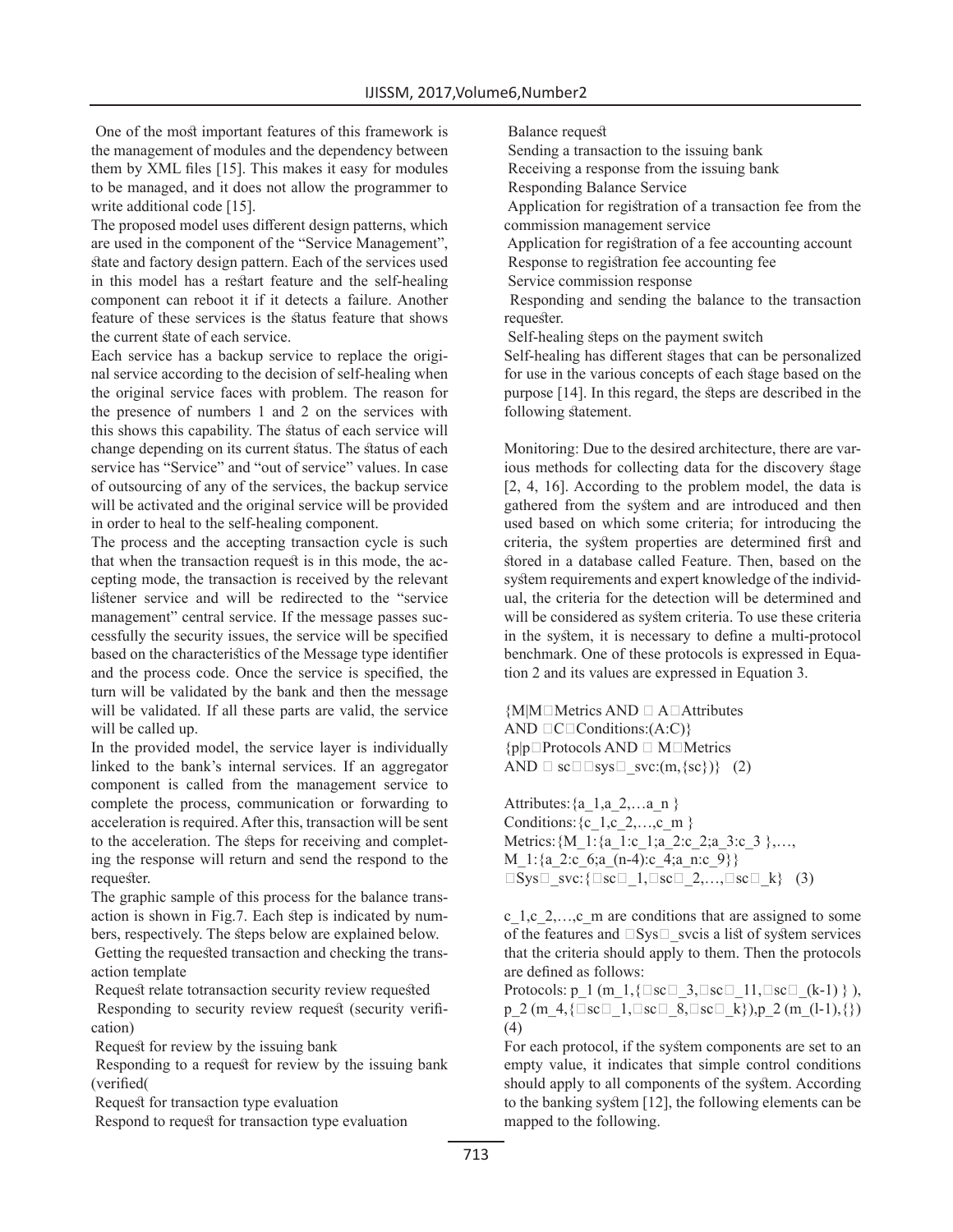Attributes:

Server response time for received transactions

Database response time

 Time of response to external services, including purchasing charges and paying bills

 The accuracy (authenticity) of the operational efficiency of the banking services

 The accuracy of the operation efficiency of the switch services

 Calculation and recording transaction commission document

Metrics:

 Server response time for sent transactions should not exceed 2 seconds.

 The database server response time should not exceed 1 second.

Access to banking services should be possible.

 Access to billing and charging services should be possible.

## Metrics rules:

 (The database response time for packets received should not exceed 1 second: {database})

 (The server response time for packetsreceived should not exceed 2 seconds: {Centralized Banking System})

 (Access to bill payment services and charge purchase should be possible: {Billing system and charging})

After the definitions are completed, some services will include several methods for using these protocols, called local services [12]. Their task is to collect data from the system and decide which of the data is considered to be a health index for using protocols at a later stage. Local services are implemented based on several plans and organizational procedures at specific courses. For example, some of these services are defined in the Table 5.

Therefore, when the data collection is completed, the data operations recorded are sent to the discovery stage.

**Detection (discovery):**The data collected from the pre-



**Fig7. The steps to check and respond to a balance transaction in accepting sate**

| Component name | Method name               | Parameter name | Description                                            |
|----------------|---------------------------|----------------|--------------------------------------------------------|
| Transaction    | BalanceInquiry_bkp ()     | Request        | Receiving account balance                              |
| Transaction    | fundTransfer_bkp()        | Request        | Money Transfer Service                                 |
| Transaction    | $\cosh \; bkp()$          | Request        | Cash withdrawal service                                |
| Transaction    | GoodAndService bkp ()     | Request        | Shopping service                                       |
| Transaction    | BillPayment bkp ()        | Request        | Bill payment service                                   |
| Database       | TransactionInquery_bkp () | Trn ID         | Receiving and reviewing the transaction                |
| <b>Network</b> | Echo()                    | Ip port        | Checking network connection                            |
| Logger         | DurationCalculator ()     | Transaction    | Calculating transaction time                           |
| Logger         | DurationCalculator ()     | Entity         | Calculating the time of doing database oper-<br>ations |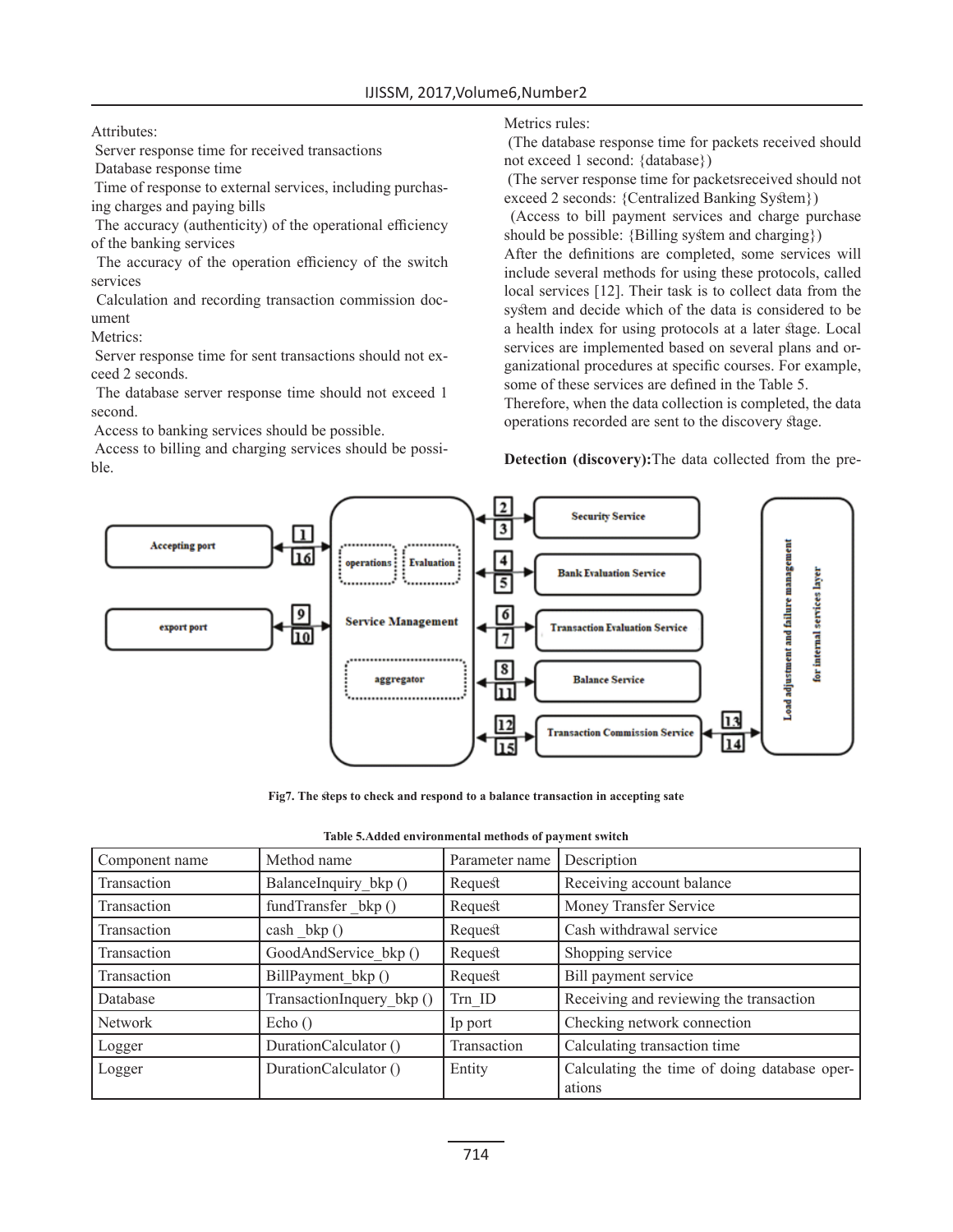vious step are compared with certain critical conditions introduced in the state machine. All data is recorded in a database and the results are viewed and their status is checked. In case of occurrence of certain states that lead to failure, the process to be restored will be executed. Considering the scale of the banking system scale, standard protocols must be taken into account; therefore, after discovering system conditions that have conditions like failure, one of the healing methods should be applied to them. The investigation of the failure conditions is based on the conditions of the state machine; however, considering the quantity of discovered states and low importance of some of them, it is necessary to classify them. Received response codes have a switch failure factor. The sum of the various coefficients can be placed in different classes and, based on the specified states or intervals, the healing method will be specified and chosen to the healing operations.

#### {S|S∈States AND ∃ A,B∈Attributes :( C: A, B)} (5)

It should be noted that the weight coefficients of the classes are determined by the exports and the certain failure coefficient is considered for the response codes. Depending on the degrees obtained based on received response codes, the switch failure factor, which is maintained by the general variable called offset, will be measured. In Table 5, the refractive index of each of the response codes is based on the state of exportability and acceptance.

In Table 6, the refractive index of each of the response codes is based on the export or accepting state.

Each of the received response codes causes moving towards failure to a certain amount. If the received response code increases a deviation, it will move towards the more critical states in switch and will be healed based on the healing processes in each case. The response code given in Table 6 will increase the level of health deviation. To reduce the deviation from the health criterion, in addition to the success's responses code, the time parameter is also effective. The time periods elapsed from the last recorded status is controlled by the self-healing component and the five minutes will reduce the refractive index by three units. Reducing deviations is only valid in critical situations. In times of alert, time will not be effective, and only on the basis of the registered response code will be taken at the monitoring stage to reduce the deviation. In this research, the expert has identified different states:

 S1: Health state, in the situation where it has not yet reached the failure border. This will continue up to 20. And only notification of the errors will be made.

 S2: Alert State 1, the system must manage the healing due to the failure indices. Reducing load and initial healing will begin in this case, so that an index of 40 in this mode will be maintained.

 S3: Alert State 2, the system will continue the process of reducing load and healing more seriously, so that an index of 60 this mode will be maintained.

 S4: Alert State 1, in this case, the system minimizes internal traffic and the healing will begin with this step, so that an index of 80 in this mode will be maintained.

S5: Alert State 2, in this case, internal traffic will be stopped completely and healing of services with failure will begin.

**Healing:** After failure detection at the discovery stage, healing turn for failure is detected. According to the previous sections, we can use a state machine to get an acceptable solution and heal the parts. There are various ways to achieve this goal, some of which are listed below. Most self-healing methods are different in using intermediate mechanisms; therefore, different failure recovery techniques are used, which are listed below:

**• Extension Techniques:** Self-healing and Rollback techniques and their categorization, and some agent-based self-assembly mechanisms, which copy components to replace the components with errors and allow us to reconstruct the overall structure [14]. Another method inspired by the biological process allows the system to copy the cells against external penetration. One of the techniques used in Rollback Oriented Calculation, including isolating components with errors and replacing them with extension components [4, 17].

**• Architectural models and procedures (policies):**  Some component-based frameworks support interchangeable architectural styles to overcome the deviations of performance [6]. Two examples of this are Rainbow and Madam. Rainbow statically considers a set of rules for each failure state previously specified. Madam uses some useful functions to select an architecture to repair an error [6].

**• Component rebooting:** Components with errors have the ability to reboot independently and automatically prevent propagation error. Wherever the incorrect performance can be observed, it can reboot the component with errors. The effectiveness of this technique actually requires less time to complete it; this means that restarting individual components requires less time than restarting the entire system [5].

There are other Rollbackoperations, including the SOAbased reorganization process, voting methods for the recovery / Byzantine agreement, etc. [12, 18, 19].

But in this study, Rainbow framework and the state machine have been used to recover and repair failures and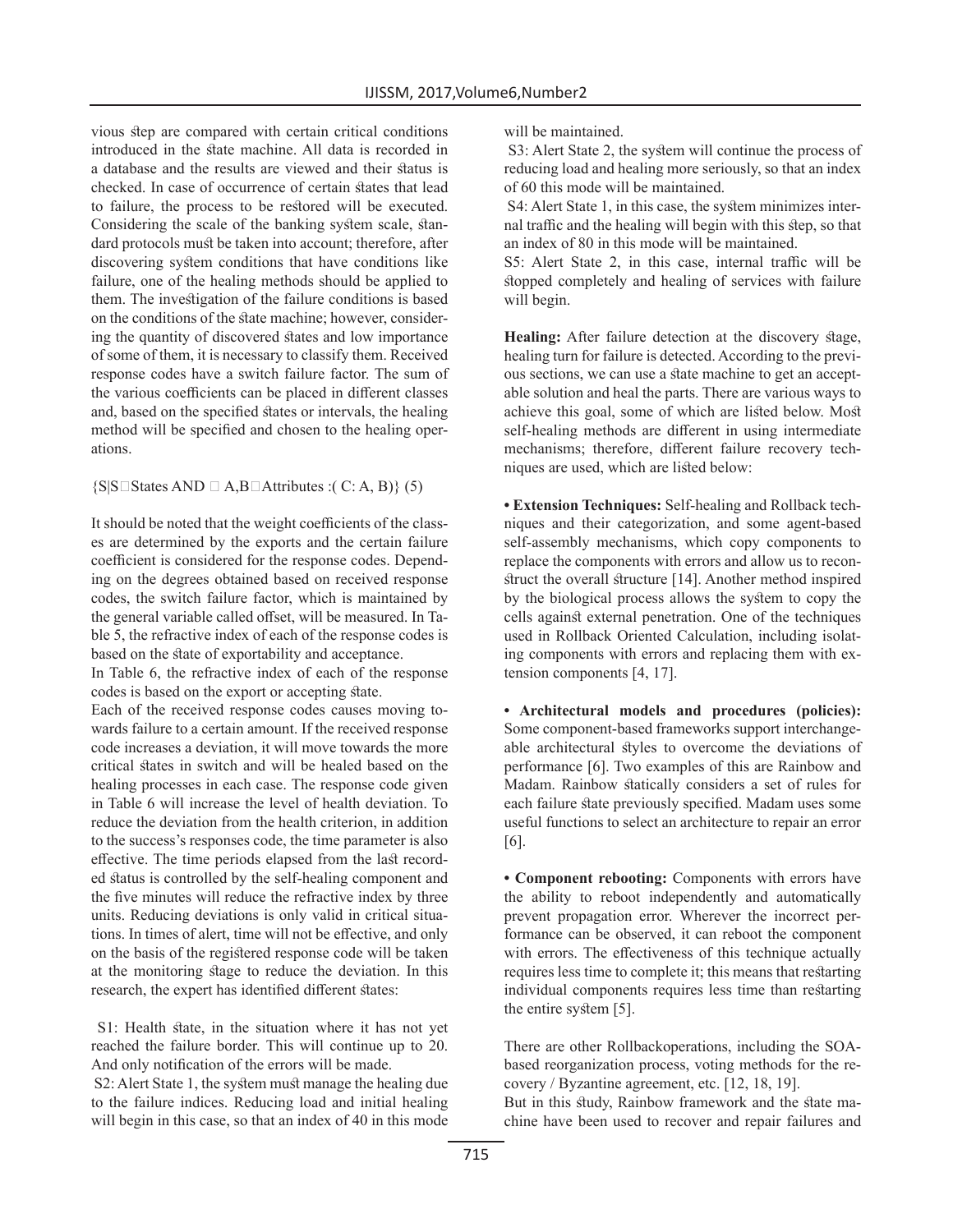errors. Before each operation, an error table, as in Table 7, must be provided, the degree of importance of each one is determined in the state machine, and then the repair solution is determined. After mapping the observed failures to the corresponding states, services with a higher degree of importance will be selected to perform the healing operations. The expert in Table 8 has considered different modes for the payment switch.

Therefore, for online repair, the switch needs to reduce internal load. Reducing the internal traffic load of the switch and changing its operational status is determined by the states stated in 0. These states and conditions are based on expert knowledge and operational experiences associated with the payment switches and in accordance with the degree of failure and based on ISO8583 standard documentation. Table 9 shows how to reduce the load on the switch and repair any of the relevant parts.

#### **Table6. The refractive index of the response codes in the export and accepting states**

| Response code | Refractive index |                |  |
|---------------|------------------|----------------|--|
|               | Export           | Accepting      |  |
| 84            | 10               | 5              |  |
| 06            | 10               | 5              |  |
| 09            | 5                | $\overline{2}$ |  |
| 77            | 10               | 5              |  |
| 91            | 5                | 2              |  |
| 68            | 5                | 2              |  |
| 93            | 3                |                |  |
| 94            | 3                |                |  |
| 96            | 3                |                |  |
| 25            | 2                |                |  |

In the monitoring phase of each bank, if the code issues a response that has a refractive index, then it will receive a negative rating corresponding to it and will be recorded in a table called Score. The data stored in the monitoring stage, in addition to determining the degree of accuracy of

| Deviation interval | <b>State</b>           | State name     | Description                                                                                                                                                |
|--------------------|------------------------|----------------|------------------------------------------------------------------------------------------------------------------------------------------------------------|
| [019]              | Normal                 | S <sub>1</sub> | Up to the deviation level of 19, only the information charts of<br>the switch authorities will be changed and nothing will happen<br>on the switch itself. |
| [2039]             | Stage One alert        | S <sub>2</sub> | The first steps to reduce traffic begin to repair.                                                                                                         |
| [4059]             | Stage Two Alert        | S <sub>3</sub> | Reducing traffic increases and healing will begin.                                                                                                         |
| [6079]             | Critical, Stage One    | S <sub>4</sub> | The critical Situation of the first step to minimize internal traffic<br>and initiate relevant repairs                                                     |
| [80100]            | Critical, Stage Two S5 |                | The critical status of the second stage and the stopping of internal<br>traffic and the start of the corresponding repair                                  |

#### **Table7.Deviation intervalof health and identifying any cases of it**

| Table 8. States related to the switch and how to reduce the load and repair |  |  |
|-----------------------------------------------------------------------------|--|--|

| state          | Interval     |        | Parallel Run |                                                                                                                                                        |  | Repair |  |
|----------------|--------------|--------|--------------|--------------------------------------------------------------------------------------------------------------------------------------------------------|--|--------|--|
|                | Repeat (min) | Run(s) |              |                                                                                                                                                        |  |        |  |
| S <sub>1</sub> |              |        | active       |                                                                                                                                                        |  |        |  |
| S <sub>2</sub> |              | 5      | Inactive     | Replacing and restarting specified services at the moni-<br>toring and testing stage                                                                   |  |        |  |
| S <sub>3</sub> |              | 10     | Inactive     | Replacing and restarting specified services at the moni-<br>toring and testing stage                                                                   |  |        |  |
| S <sub>4</sub> | 10           | 15     | Inactive     | Withdrawal of financial transactions, and replacement<br>and restarting of specified services at the monitoring and<br>testing stage                   |  |        |  |
| S <sub>5</sub> | 15           | 20     | Inactive     | Withdrawal of financial transactions and troubled banks,<br>and replacement and restartingof specified services at<br>the monitoring and testing stage |  |        |  |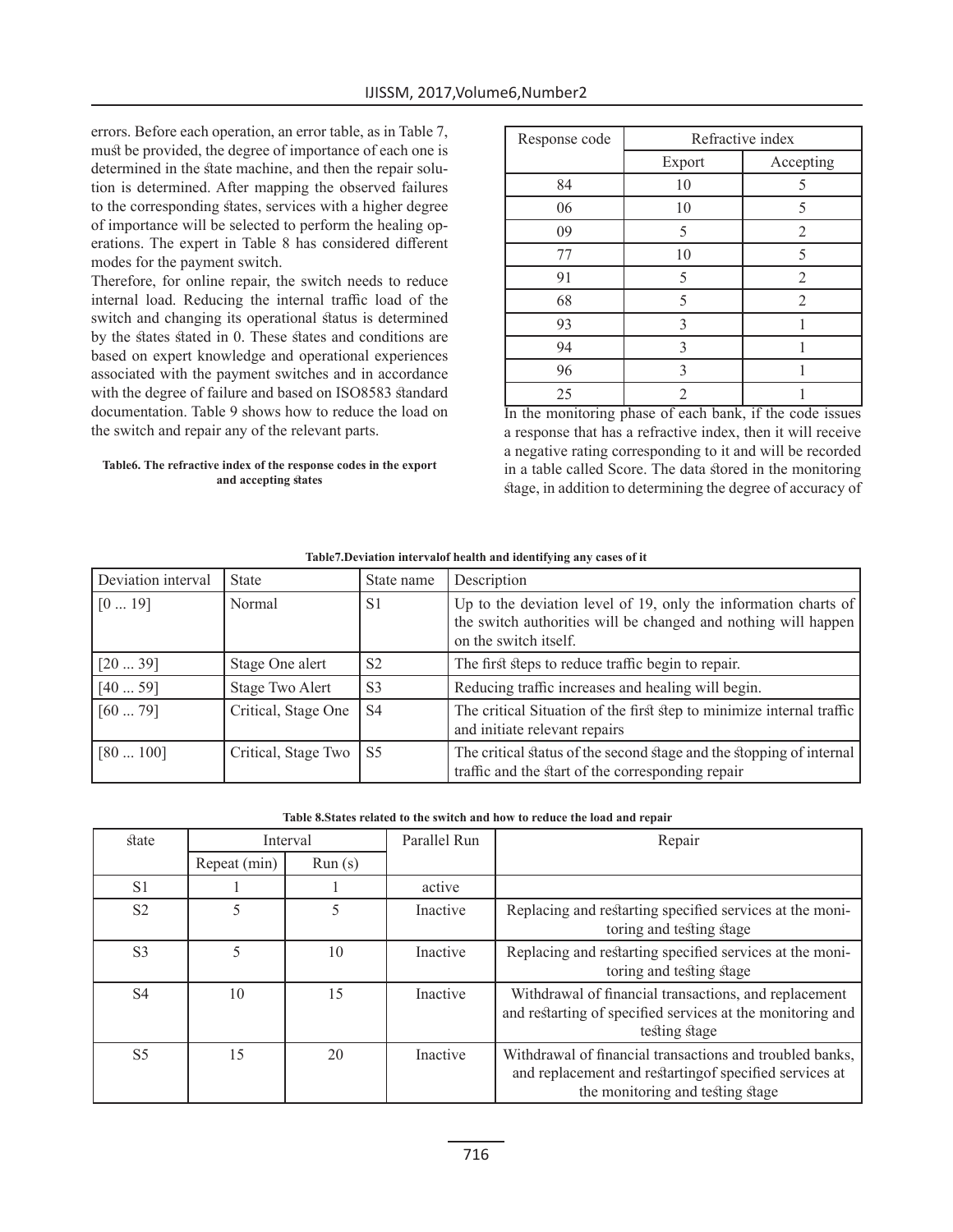the banks and how it responds to requests, internal switching services will receive a point in the same manner in terms of the failure. This issue can be identified based on the code of responses issued for export transactions. The repair component uses its operators in the service management module and begins the repair operation. The steps are described below.

1. Declaring a Service or Services with Failure to Repair Operating Component

2. Declaring Transactions with Failure to Repair Operating Component

3. Declaring banks with Failure to Repair Operating Component

4. Reducing the internal traffic load of the switch

5. Notification of the repair condition for services with bug

6. Replacing services with bug with their backup

7. Restarting services with bug

8. Transaction Test by Test Transactions Considered

All repair steps will be recorded and, considering that all self-healing steps are managed by the self-healing component, the experience gained in each repair will be considered for future states. This is called the service refractive index. As an example, in the past three repairs, the internal transfer service has been involved; therefore, in addition to informing the system administrator, this service will be prioritized if the service continues to fail with another service or other services.

After receiving each response code from each service, the general offset variable will be changed. In this section, it will be clear to what extent each service has affected this variable. After entering the value of this variable into any of the intervals or states stated in Table 9, the services that have the most impact will be the highest with the least repair priority. Once the service is selected for repair, the amount of service's impact from the variable will be deducted and the service will be sent to the repair stage.If there is no solution to the diagnostic failure, the system can report it to a specialist. Then this error will be added to the error table and if it happens later, the system can manage it.

**Test:** After performing recovery operations on the compo-

nents that resulted in failure, a test scenario is used to ensure that there is no negative impact on other components [16]. If the test result is good, the recovered component is returned to the system; otherwise, the system should notify the backup. With this framework and method, the system can perform recovery operations for failures leading to failure; there is no need for expert personnel for failures that can be retrieved using self-healing cycles.

After healing the service, it should be tested and checked for accuracy. At this stage, a test transaction is used to test. For each service, a sample of the transaction test is considered. These transactions are known for the switch and will have no financial impact on bank documents. Test transactions are separate for each service and have service tasks specific to that service, depending on the type of service. The other names of these transactions are echo transactions [6].

If the service test is successful, that service will return to the operating cycle of the switch, otherwise the system administrator will be notified. Internal switch processes, depending on the received responses code, can also be returned to normal state, and return operations to the "S1" state or normal will be transmitted mechanically. By entering the value of the offset variable to the normal state boundary, all switch operations continue to operate with complete operational power.

# **Results and discussion**

The self-healing results based on the response code received in accepting state are described completely in Table 10. Based on the results, it can be concluded that "How does the self-healing process in the switch increase the availability of bank services?"

The highest healing rate for transactions with the response code of 84 was 27.38%, and the lowest was the response code 94, which was unchanged zero. The results of self-healing in the export state are also given in Table 10.

As indicated, the highest healing rate in the export mode is related to the response code 68 with 64.88%, and the lowest amount for the response code 94 and 96 is zero. In general, considering the number of issued errors before and after self-healing, it can be concluded that system er-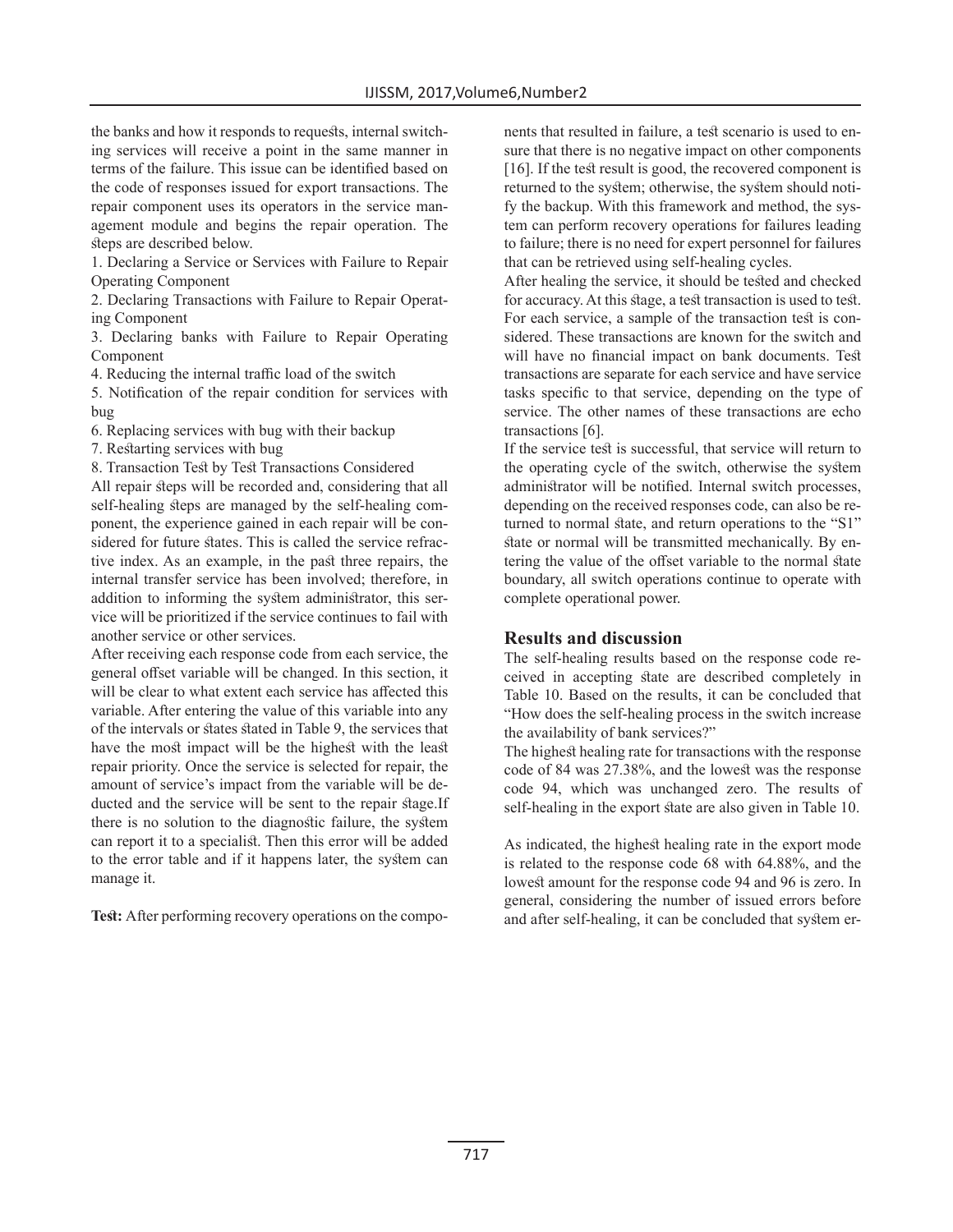| Code       | After healing (percent) | Before healing (percent) | Healing(percent) |
|------------|-------------------------|--------------------------|------------------|
| $\sqrt{6}$ | 0.06                    | 0.29                     | 0.24             |
| 9          | 0.36                    | 0.82                     | 0.47             |
| 12         | 2.75                    | 11.32                    | 8.57             |
| 25         | 2.11                    | 8.53                     | 6.42             |
| 30         | 0.21                    | 0.59                     | 0.38             |
| 68         | 0.63                    | 11.82                    | 11.19            |
| 77         | 0.52                    | 2.50                     | 1.98             |
| 84         | 1.59                    | 28.97                    | 27.38            |
| 90         | 1.16                    | 4.82                     | 3.66             |
| 91         | 4.85                    | 21.44                    | 16.59            |
| 93         | 1.11                    | 8.22                     | 7.11             |
| 94         | 0.06                    | 0.06                     | 0.00             |
| 96         | 0.42                    | 0.61                     | 0.19             |

#### **Table9.Results of responses code in accepting state before and after self-healing component**

**Table10. Results of responses code in export state before and after self-healing component**

| Code | After healing (percent) | Before healing (percent) | Healing(percent) |
|------|-------------------------|--------------------------|------------------|
| 6    | 0.63                    | 8.41                     | 7.77             |
| 9    | 1.93                    | 14.11                    | 12.18            |
| 12   | 1.56                    | 2.90                     | 1.34             |
| 25   | 0.26                    | 12.38                    | 12.11            |
| 30   | 0.00                    | 0.00                     | 0.00             |
| 68   | 3.41                    | 68.29                    | 64.88            |
| 77   | 0.00                    | 0.00                     | 0.00             |
| 84   | 0.27                    | 7.47                     | 7.21             |
| 90   | 0.03                    | 0.05                     | 0.02             |
| 91   | 0.23                    | 0.53                     | 0.30             |
| 93   | 5.60                    | 15.32                    | 9.72             |
| 94   | 0.00                    | 0.00                     | 0.00             |
| 96   | 0.00                    | 0.00                     | 0.00             |

rors ranged from 3.42% to 0.44%. The number of system faults before the self-healing switch is 4672856 transactions, which is reducedto605917 after a self-healing. Fig. 8 shows the number of transactions.

Imagine removing the error used by internal systems is used by external systems, so failures from both sides are reduced, and a banking system with higher availability can be achieved. The comparison of the number of errors in the banking system is based on the error table and based on the new architecture used in the payment switch with the self-healing component. Table 11 shows the degree of system error reduction and shows that availability has increased by 2.98%.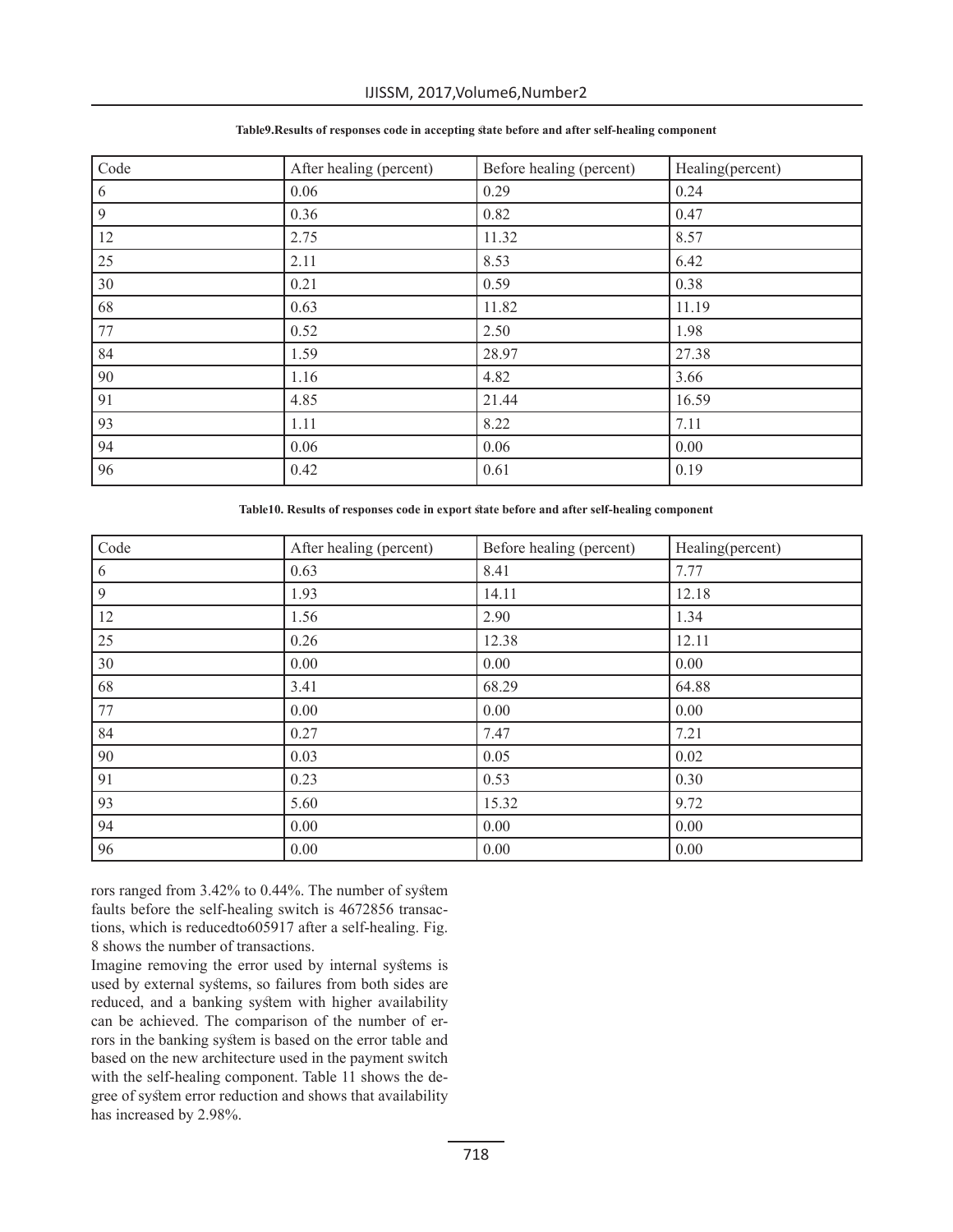

**Fig8. The number of issued errors before and after self-healing**

| <b>Transaction Status</b>           | After the self-healing |         | Before the self-healing |         |  |  |
|-------------------------------------|------------------------|---------|-------------------------|---------|--|--|
|                                     | Frequency              | Percent | Frequency               | Percent |  |  |
| Successful transaction              | 129494, 325            | 94.83   | 125, 427 386            | 91.85   |  |  |
| Unsuccessful system transactions    | 6 05.917               | 0 0.44  | 4, 672, 856             | 3.42    |  |  |
| Unsuccessful commercialtransactions | 6, 458, 797            | 4.73    | 6, 458, 797             | 4.73    |  |  |
| Total                               | 136, 559, 039          | 100.00  | 136, 559 039            | 100     |  |  |

**Table11.The status of transaction types before and after self-healing**

If more factors are taken into account, the number of discovered and repaired failures will continue to change. For example, a different error sequence or different states for a state machine results in failure, and only some of them are discovered and used as a criterion at the discovery stage; therefore, other failures should be discovered by expert individuals and methods of pattern recognition, and added to set of criteria and the states; therefore, in view of these existing states, a coefficient must be defined that takes into account the number of self-healed failures of the variable. Relationship (5.1) indicates how therelationship between number of failures before and after self-healing.

F b-α≤F h≤F b-β where  $\alpha \leq \beta$  (6)

Fb: Number of failures before using self-healing cycle

Fh: Number of failures before using self-healing cycle As a result, despite the existence of intelligent systems and its good performance in reducing system failures, the need for expert personnel remains tangible.

## **Conclusion**

In this paper novel approach based on self-healing technique using state machine concept is introduced. It is defined for increasing the availability of Payment Switches in core banking systems that is considered as one of the significant issues in large scale payment systems. Also respective types of failures are analyzed and classified. Using of self-adaptive technique leads to have more reliable and available environment. Besides autonomous agents can do the appropriate react in case of any incon